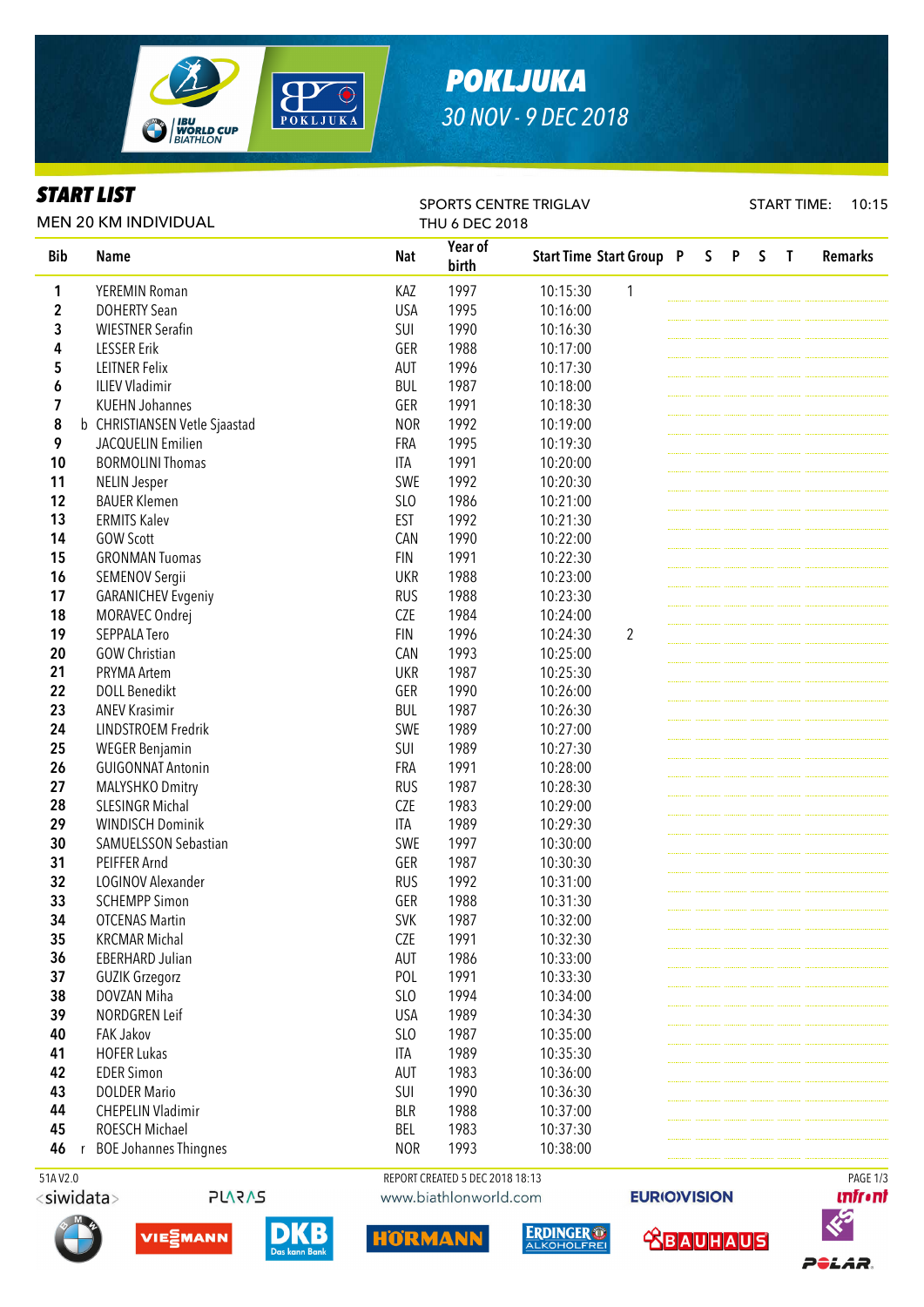

## *POKLJUKA 30 NOV - 9 DEC 2018*

#### *START LIST*

Bib Name National Second Second Second Second Second Second Second Second Second Second Second Second Second S Year of birth Start Time Start Group P S P S T Remarks **47** LAPSHIN Timofei **COR 1988** 10:38:30 **48** BOE Tarjei **NOR 1988 10:39:00** 49 BIRKELAND Lars Helge Norman 2008 10:39:30 **50** SZCZUREK Lukasz **POL** 1988 10:40:00 3 51 CHOI Duiin KOR 1995 10:40:30 **52** CRNKOVIC Kresimir CRO 1995 10:41:00 **53** DESTHIEUX Simon **FRA** 1991 10:41:30 54 KRUPCIK Tomas CZE 1988 10:42:00 **55 DOMBROVSKI Karol 10:42:30** LTU 1991 10:42:30 56 HASILLA Tomas SVK 1990 10:43:00 **57** TRSAN Rok SLO 1992 10:43:30 **58 PUCHIANU Cornel 200 ROU 1989 10:44:00** 59 LANDERTINGER Dominik AUT 1988 10:44:30 **60** STROLIA Vytautas **LTU** 1992 10:45:00 61 MONTELLO Giuseppe 10:45:30 62 SMOLSKI Anton BLR 1996 10:46:00 **63** ELISEEV Matvey **RUS RUS** 1993 **10:46:30** 64 L'ABEE-LUND Henrik NOR 1986 10:47:00 **65** LUSA Daumants **LAT** 1992 **10:47:30** 66 USOV Mihail MDA 1996 10:48:00 67 GREEN Brendan CAN 1986 10:48:30 **68** SIMA Michal SIMA Michal SVK 1992 10:49:00 **69** BUTA George ROU 2993 10:49:30 70 ANGELIS Apostolos GRE 1993 10:50:00 **71** COOPER Travis **10:50:30** USA 1996 10:50:30 72 CLAUDE Florent BEL 1991 10:51:00 73 FILLON MAILLET Quentin FRA 1992 10:51:30 **74** LATYPOV Eduard **RUS RUS** 1994 **10:52:00 75** ZAHKNA Rene **EST** 1994 10:52:30 **76** CHENAL Thierry **ITA** 1992 10:53:00 **77** PATRIJUKS Aleksandrs LAT 1993 10:53:30 **78** TACHIZAKI Mikito **1988** 10:54:00 **79** VITENKO Vladislav KAZ 1995 10:54:30 80 PONSILUOMA Martin SWE 1995 10:55:00 81 YALIOTNAU Raman BLR 1993 10:55:30 82 BJOENTEGAARD Erlend NOR 1990 10:56:00 83 HIIDENSALO Olli FIN 1991 10:56:30 84 HORN Philipp **GER** 1994 10:57:00 85 TYSHCHENKO Artem 1993 10:57:30 86 YAN Xingyuan CHN 1996 10:58:00 87 yr FOURCADE Martin FRA 1988 10:58:30 88 GERDZHIKOV Dimitar **BUL** 1992 10:59:00 89 FINELLO Jeremy SUI 1992 10:59:30 **90** VARABEI Maksim **BLR** 1995 11:00:00 4 **91** FEMLING Peppe SWE 1992 11:00:15 **92** CLAUDE Fabien **FRA** 1994 11:00:30 MEN 20 KM INDIVIDUAL SPORTS CENTRE TRIGLAV THU 6 DEC 2018 START TIME: 10:15



<siwidata>



 51A V2.0 REPORT CREATED 5 DEC 2018 18:13 PAGE 2/3www.biathlonworld.com

**IORMAN** 





P<del>o</del>lar